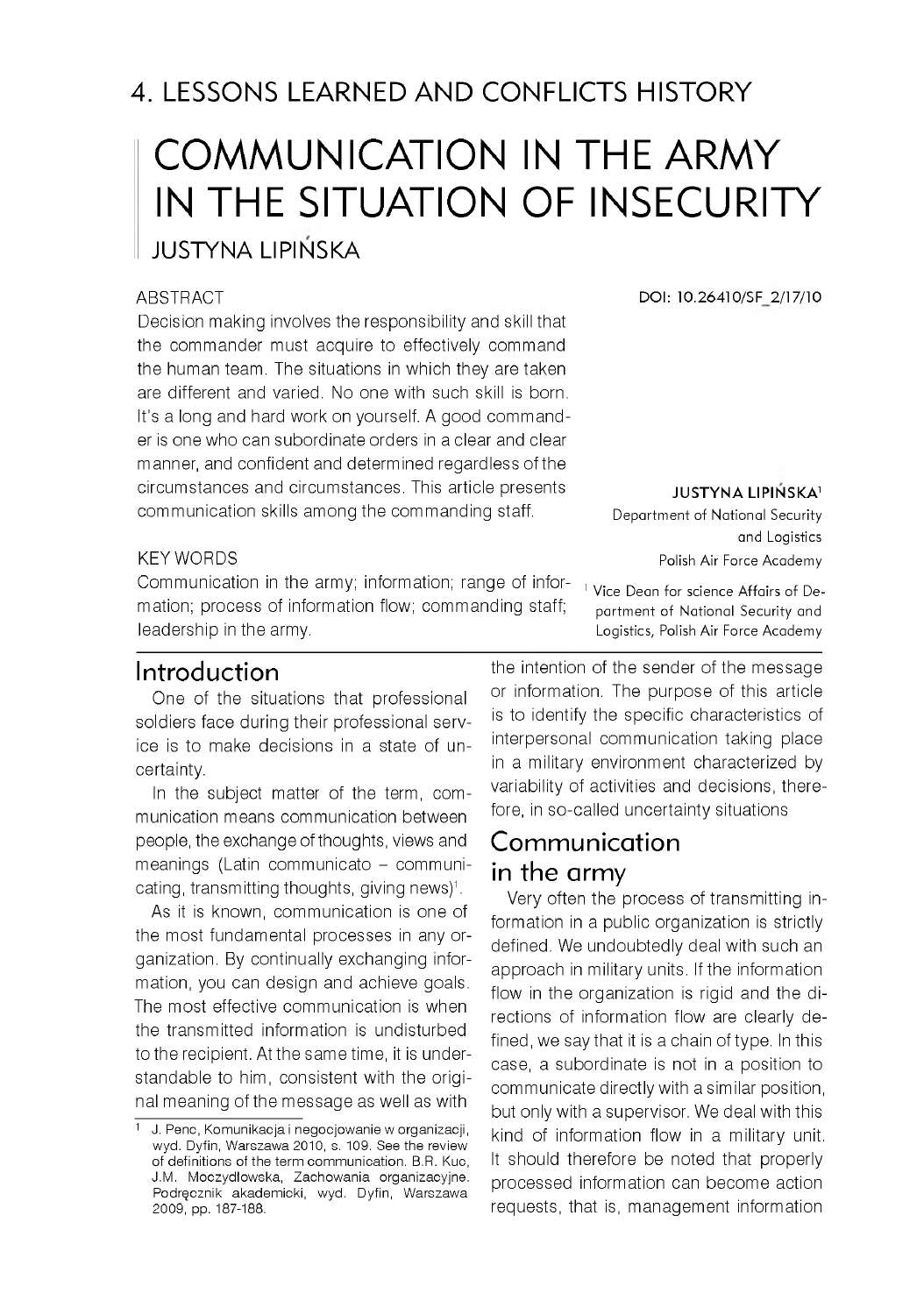and lead to decisions and actions<sup>2</sup>

嘁

As A. Flower noted, communication in the organization is not limited to the generation, transformation and transmission of information within the organization. Instead, it is a social process, i.e. the dynamic, constant formation of attitudes, behavior of individuals and modification of knowledge. It creates a mutual relationship, a bond, and also performs control, motivation and persuasion functions in the cultural context of the organization. As the author further writes, institutional (organizational) com munication is a level targeted at a recipient of a formal nature, the clearly defined roles of the broadcaster and the receiver, communication that follows a particular structure. It should also be mentioned that communication within an organization is limited by a formal structure. This structure sets the place in the service hierarchy of the sender and receiver, and formalization - the manner and form of the message. In each organization, in parallel with official formal communication channels, there are less formal or informal ones<sup>3</sup>.

It is worth noting that it is particularly important to communicate in a hierarchical organization what an army is that is supposed to act in the situations of uncertainty. Proper communication has an impact on the process of formulating tasks, planning, coordinating and coordinating activities, maintaining communication, organizing work and monitoring.

A way of communicating in the military can be seen as a set of activities, such as:

- transmission,
- understanding,
- impact,
- connecting, creating community,
- interaction,
- 2 J. Penc, op.cit., p. 96.
- exchange.
- component of the social process<sup>4</sup>.

From the perspective of soldiers, it is important that a communication process is most effective. This is particularly true of the flow of messages:

- vertical and horizontal.
- $-$  formal and informal
- $-$  verbal and nonverbal<sup>5</sup>.

Vertical communication refers to the flow of information up and down in line with the order line, while horizontal communication is the flow of information between people working in the same workplace.

As far as formal communication is concerned, it comes from the very essence of the organization, communication is made through the help of superiors, e-mail, normative acts, individual conversations, briefings, conferences, and many other means of communication

In the case of informal communication, we deal with the transmission, reception and reconciliation of information about activities and behaviors that are independent of the forms and channels of formal com munication.

Verbal communication refers to the message conveyed between the receiver and the sender. Non-verbal communication includes:

- mime of the sender and receiver of the message,
- mutual looks,
- body positions,
- gestures,
- intonation of voice,
- $-$  expression of feelings.<sup>6</sup>

<sup>3</sup> A. Kwiatek, Komunikacja społeczna w organizacji [w:] F. Bylok, E. Robak (ed.), Zachowania ludzi w organizacji. Wybrane zagadnienia, wyd. Politechniki Częstochowskiej, Częstochowa 2009, pp. 104-108.

<sup>4</sup> J. Penc, op. cit., pp. 110-111.

<sup>&</sup>lt;sup>5</sup> Cf.: B. R. Kuc, J. M. Moczydłowska, op. cit., pp. 192-193 i 200-204 and cf. S. P. Robbins, Zasady zachowania w organizacji, wyd. Zysk i S-ka, Poznań 2001, pp. 130-131.

<sup>6</sup> J. Penc, op. cit., pp. 115-116. See: T. Rzepa, O komunikowaniu się w organizacji [w:] Komunikowanie się w sytuacjach społecznych, K. Markiewicz, J. Syroka (eds.), Wyd. UMCS, Lublin 2009, p. 59. More In: B. Kożusznik, Zachowania człowieka w organizacji, wyd. PWE, Warszawa 2007, pp. 157-196.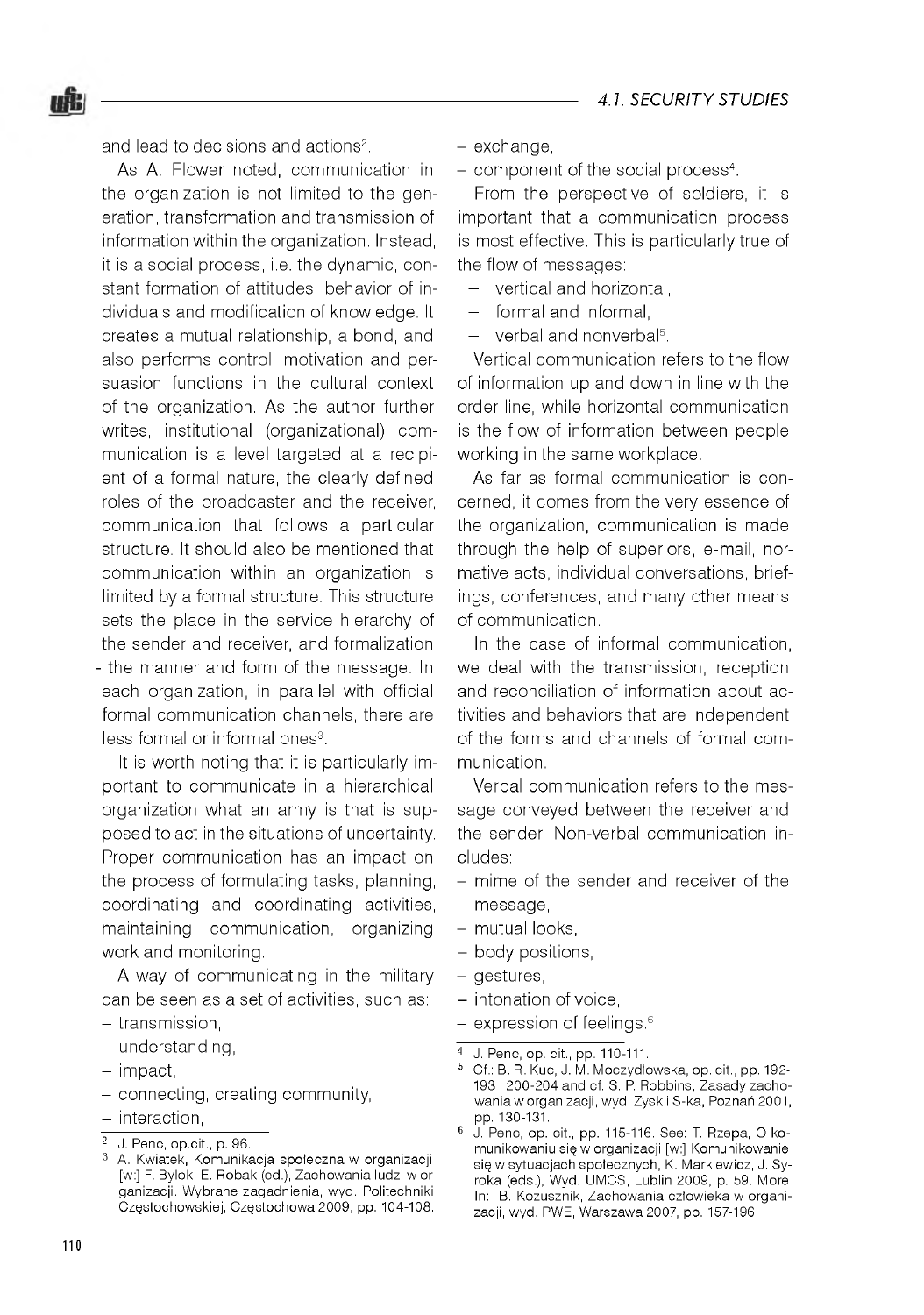It is worth mentioning that in addition to the types of communication proposed by J. Penc, A. Kwiatek also distinguishes the oblique flow of information. It is used in informal communication, for example in peer groups, or in exceptional situations, where teams are composed of members of different divisions of the organization that occupy different positions in the hierarchy. These are also project or task groups. It requires efficient coordination of activities and proper selection of members in such groups<sup>7</sup>.

The key issue that needs to be addressed is that S.P. Robbins distinguishes four main functions of communication in the organization, namely:

- control.
- monitoring.
- expressing feelings,
- $-$  information<sup> $6$ </sup>.

There is no doubt about the fact that also in public organizations, such main functions are fulfilled in the process of com munication. According to T. Rzepa, in the communication between subordinates and superiors the following combinations are possible, which are based on the very famous "JOHARI window" (Fig. 1).





Source: T. Rzepa, O komunikowaniu się w organizacji [w:] K. Markiewicz, J. Syroka (eds.), Komunikowanie się w sytuacjach społecznych, wyd. UMCS, Lublin 2009, p. 58.

Well:

- $-$  arena is an area of agreement where both parties are fully informed and their knowledge is common,
- $-$  dead box  $-$  is when information is known

to a subordinate and unknown to an employer, which can often lead to discom fort, misunderstanding and difficulty in making decisions,

 $-$  façade  $-$  is associated with the wrong conduct of the superior, which mainly consists of hiding data or transferring

<sup>7</sup> A. Kwiatek, op.cit., p. 109.

<sup>8</sup> S.P. Robbins, op.cit., p. 216.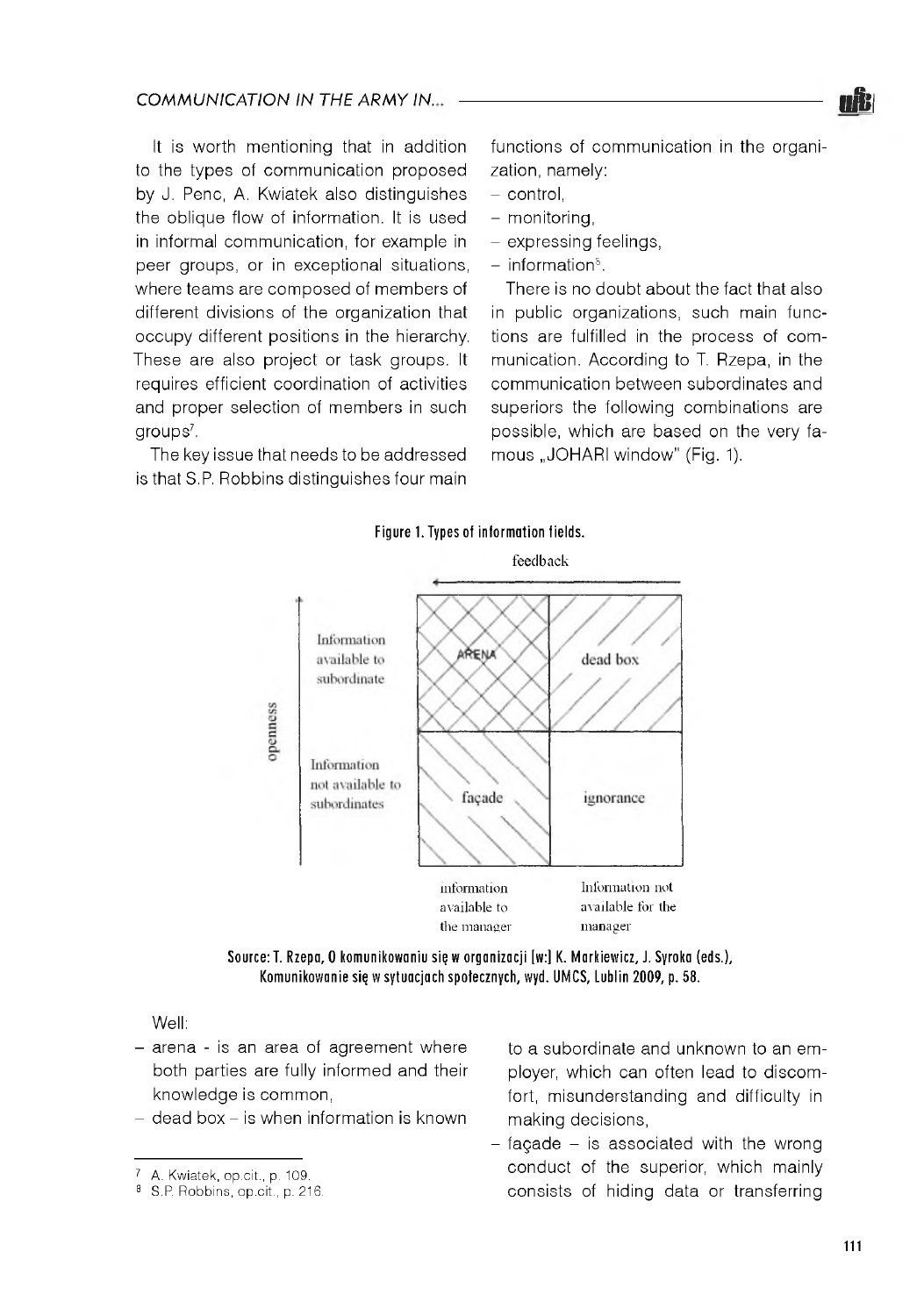them incomplete, thus preventing the effective operation of subordinates,

uit:

- ignorance - we deal with it when some information is not known to both parties, so one can be tempted to say that it does not have much influence on the communication process between them.<sup>9</sup>.

In the context of what has been written so far, it must be stated that many com municators communicate in the organization with the cardiovascular system, which determines active interaction between em ployees, superiors and subordinates and intra-organization within the organization, which determines the success of each organization. As B. Dobek-Ostrowska argues, communication is the process of communication between individuals, groups or institutions. Its purpose is to exchange thoughts, share knowledge, information, and ideas. She also mentions that this process takes place at different levels using differentiated measures and produces specific outcomes<sup>10</sup>.

An important factor that should also be considered when discussing issues related to communication between a public organization and the environment is the message itself. It should be clearly formulated in accordance with the customs, standards and requirements adopted in the organization, and attention should also be paid to the important aspects of the situation. Communication is a kind of knowledge, a message that is thought out and specific, which undoubtedly influences the course of action an employee takes.

The following functions of the communication are described in the literature:

- descriptive - consists in conveying knowl-

edge about a selected area of action,

- imperative it consists in pointing out or forbidding something,
- $-$  valentine  $-$  consisting in imparting an objective or subjective assessment of the meaning, value of the case, assessment of a selected area of reality,
- $-$  inspirational  $-$  consists in inducing a certain emotion, a certain em otional tension,
- relational consists in establishing and confirming contact between partners,
- $-$  aesthetic  $-$  is to pay attention to the "cultural" form of transmission<sup>11</sup>.

Also in this case, it is not questionable that, , the above functions of the message itself and, as a rule, are fulfilled in communication in a public entity with the environment under uncertainty.

Communication effectiveness requires, first and foremost, a good message creation and communication, and then an increased engagement of both parties in the task the recipient is expected to perform. It must be emphasized that the proper understanding of the message affects the degree to which the message is delivered.

A communication process should include the following elements:

- a clear concept of message,
- an appropriate form of transmission,
- it should ensure that the information reaches the recipient,
- it has to be ensured that the intent of the broadcast is understood,
- the recipient's reaction is monitored,
- feedback is received when the situation requires so<sup>12</sup>.

It is important to communicate in a public organization, both inside and outside, with all kinds of communication barriers. This is of major importance in the circulation of information primarily because the resulting

<sup>9</sup> T. Rzepa, O komunikowaniu się w organizacji [w:] Komunikowanie się w sytuacjach społecznych, K. Markiewicz, J. Syroka (eds.), Wyd. UMCS, Lublin 2009, p. 58.

<sup>&</sup>lt;sup>10</sup> B. Dobek-Ostrowska, Podstawy komunikowania społecznego, wyd. ASTRUM, Wrocław 2004, p. 12.

<sup>11</sup> J. Penc, op. cit., p. 118.

<sup>12</sup> J. Penc, op. cit., pp. 123-133.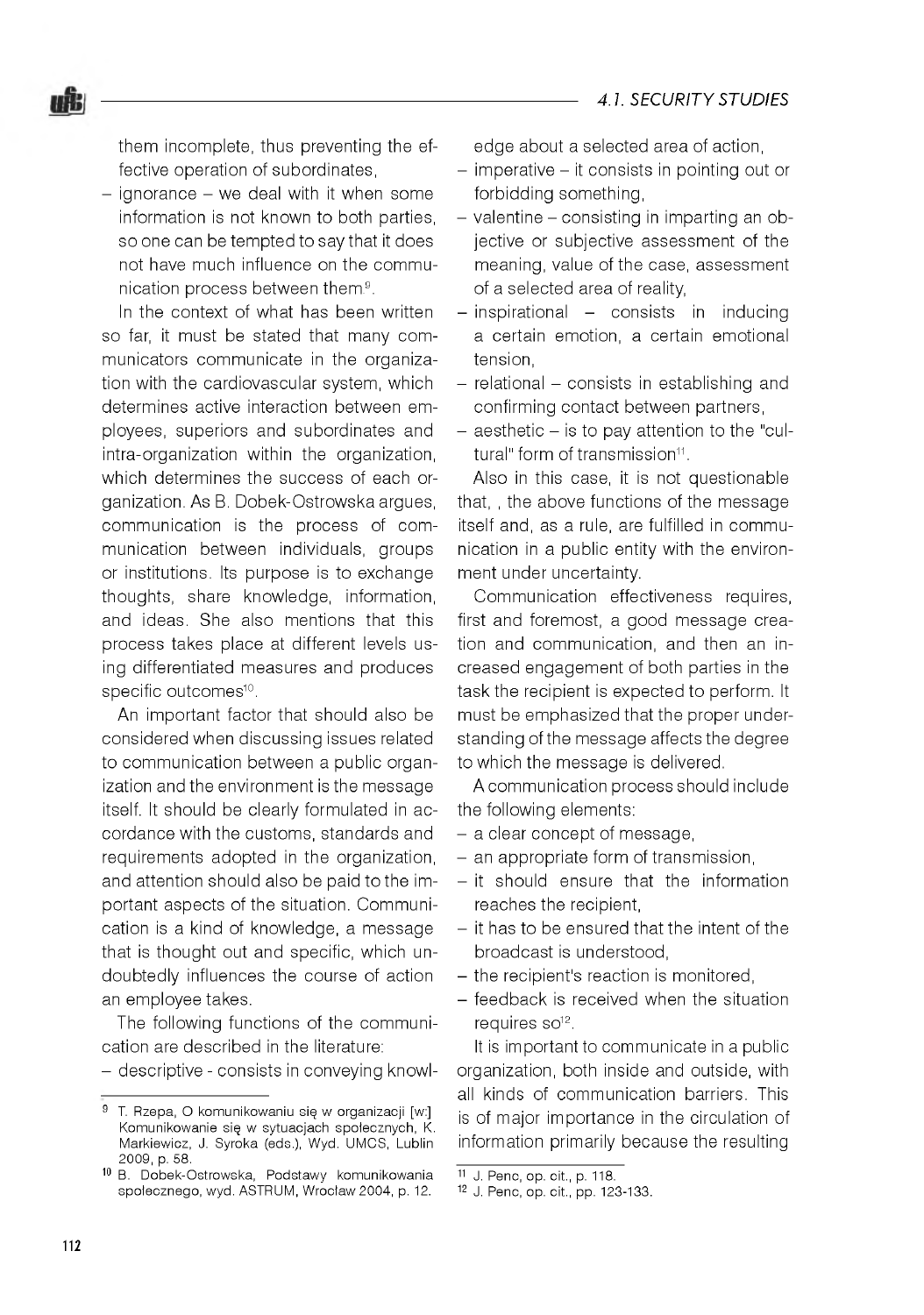communication barriers are the distortion or lack of reception, messages or information.

And on the sender's side of the message, the following should be changed

- lack of feedback between participants in the message,
- the avoidance of visual contact.
- lack of sensitivity to the feelings, beliefs and vocabulary of the recipient,
- no acceptance of responsibility for spoken words,
- no information.
- $-$  the use of only one way of transmitting information,
- lack of attention to the correspondence between words and gestures,
- $-$  no communication of the message in its entirety with all the side information that may be relevant to the recipient.

On the other hand, the recipient must change the following:

- he hears what he wants to hear,
- $-$  he ignores information that is in conflict with his past experience,
- he negatively evaluates the source of information,
- he misunderstands the words used in the sender's statement,
- he ignores non-verbal information.
- he does not receive reliable information from the sender.

In 2014, the WCEO conducted research on the social competencies of the commanding staff in the context of carrying out their missions.

A total of 740 respondents were exam ined: commanders and cadets in the last vear in military academies.

The social competencies mentioned included communication. According to the respondents, it is a skill which is sometimes needed. The elements of communication most important for the commanders include fluency and orderliness, the choice of words for the caller, and checking if one was well understood<sup>13</sup>.



THE IMPORTANCE OF COMPETENCE IN COMMUNICATING FOR THE EXERCISE OF COMMAND



Source: Predel G., Łatacz J., Kompetencje społeczne kadry dowódczej WP w kontekście realizacji zadań służbowych. Sprawozdanie z badań, WCEO, Warszawa, 2014, p. 14.

- 1 This is not necessary
- $2$  This is sometimes necessary
- 3 This is very necessary

<sup>13</sup> Predel G., Łatacz J., Kompetencje społeczne kadry dowódczej WP w kontekście realizacji zadań służbowych. Sprawozdanie z badań, WCEO, Warszawa, 2014, pp. 13-14.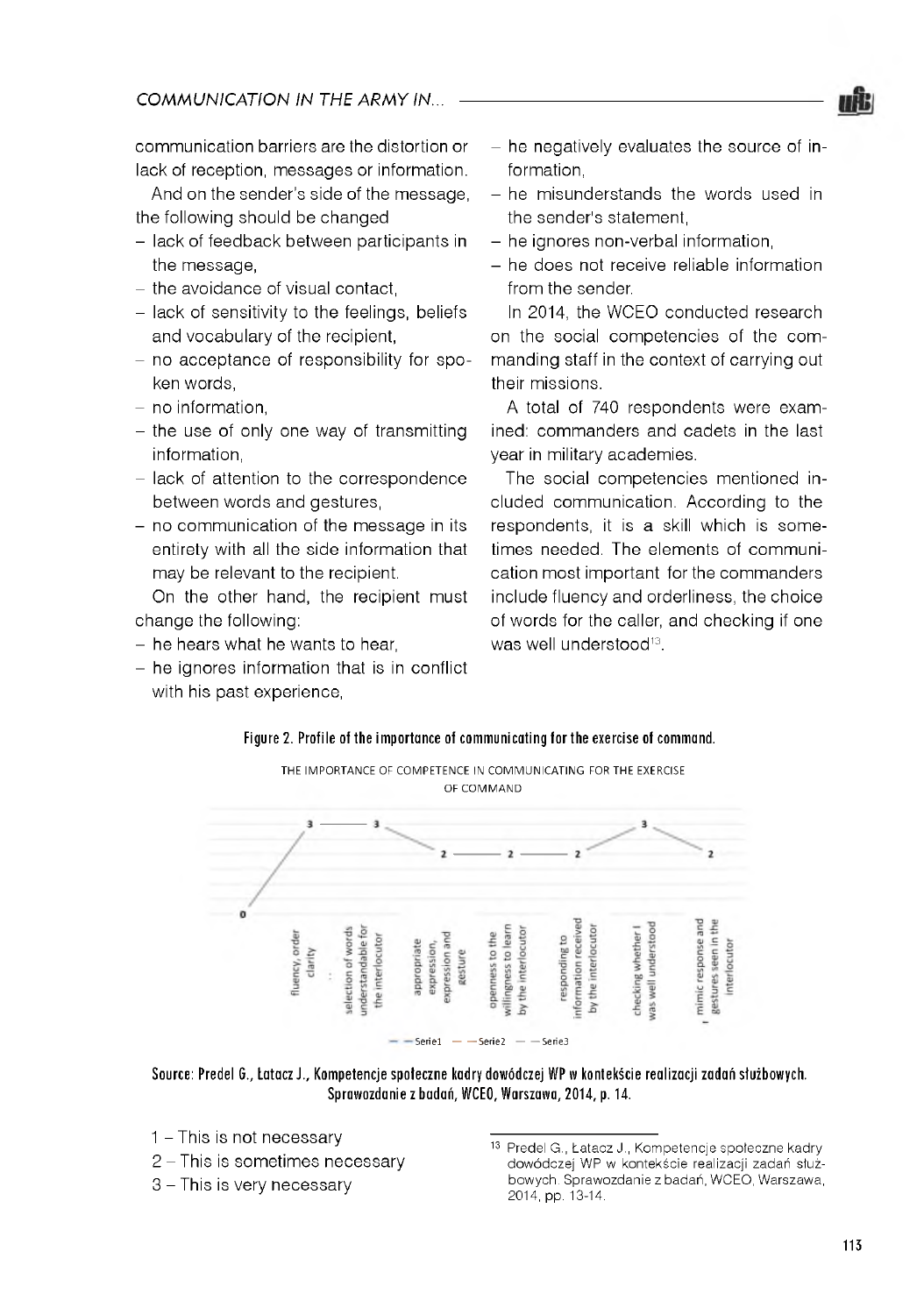# Decisive, or the art of getting out of uncertainty

uit:

If we discuss the process of communicating in a military unit, decision-making cannot be forgotten as a means of getting out of uncertainty.

It is therefore worth going out of the definition of the notion of decision, so it is derived from Latin. Decisio and means - I decide, decide. On the other hand, making a decision, literally, means choosing an intentional, non-selective choice of one of two options, two options (variants), ways or directions of action desirable from the point of view of the interest of the individual or system (enterprise) under which the choice is made and recognized as feasible<sup>13</sup>.

In the relevant literature, the following theories of a decision are distinguished:

- $-$  a classic decision theory  $-$  which seeks the best solutions in a field where problems are formalized and well-defined.
- the cognitive theories of decision which seek solutions of sufficient (real, effective) so-called real, pragmatic problems that are hard to define.

This classic theory of decision mainly deals with:

- $-$  analysis of decisions  $-$  which deals with a specific case of a decision taken by a person or a group. In this case, the analysis consists in determining the optimum decision and, if the decision was not optimal, finding the reasons for the derogation or mistake,
- decision support which mainly involves trying to determine the best solution for a given knowledge resource and information about possible consequences. This also applies to group decisions.

In addition, it seems reasonable to describe cognitive science, which as a young

science, deals with the modeling of phenomena related to the functioning of the mind. It is interdisciplinary, the main area of interest for research is what is most important for every decision maker in every situation: knowledge, language, learning processes, thinking, perception, consciousness, intelligence, and especially cognitive intelligence.

Currently, decision problems are divided into three groups:

- $-$  a decision made under certainty  $-$  each decision entails specific, known consequences;
- decision taken in risky conditions each decision entails more than one consequence, we know the set of possible consequences and probabilities of their occurrence;
- decision made under uncertainty we do not know the probabilities of the consequences of a decision<sup>14</sup>.

From the point of view of the above division, the issue of making decisions in the context of uncertainty regarding the actions of soldiers in a military unit is most interesting. It is not debatable whether, when a situation comes to a decision, there must first be a problem. In the professional literature there are seven stages of a problem solving process. Below are some examples of a decision-making process (Figure 3).

<sup>13</sup> B.R. Kuc, J.M. Moczydłowska, Zachowania organizacyjne. Podręcznik akademicki, Difin, Warszawa 2009, p. 118.

<sup>14</sup> B.R. Kuc, J. M. Moczydłowska, op. cit., p. 118-121.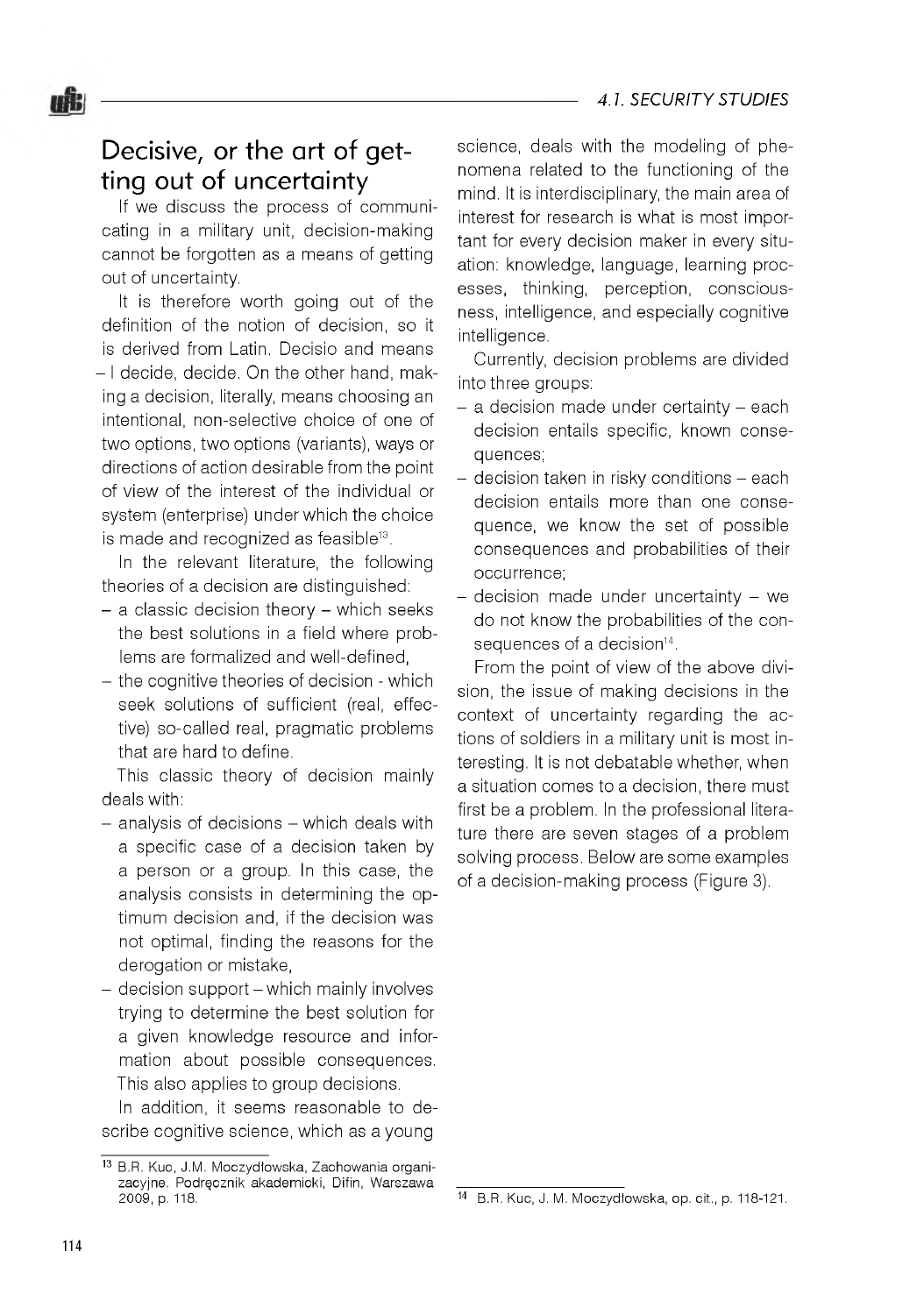

**Figure 3. Stages of a decision-m aking process.**

Source: B.R. Kuc, J.M. Moczydłowska, Zachowania organizacyjne. Podręcznik akademicki, wyd. Dyfin, Warszawa 2009, p. 124.

S.P. Robbins mentions a model of rational decision making, which consists of 6 stages:

- defining a problem,
- defining decision criteria, considering criteria,
- searching for other opportunities,
- evaluation of each pot according to each criterion,
- $-$  taking the optimum decision<sup>15</sup>.

Regardless of which decision-making option is chosen, the key is that ultimately the decision is made and implemented in the organization.

When dealing with the situation of uncertainty, it should be noted that this com plexity and dynamics are the psychological causes of uncertainty. It should be em phasized that the complexity of the situation is mainly due to the large number of its dimensions, such as the characteristics, quality and categories necessary to describe problems or their aspects. Because

a person tends to simplify as a consequence, uncertainty arises and the decision situation is recognized with a certain degree of uncertainty. The second source of uncertainty is the variability of the situation. You can be tempted to say that the state of uncertainty is a complex state.

This uncertainty has two independent dimensions:

- uncertainty arising from the lack of or incomplete knowledge of objectively existing event-generating mechanisms,
- uncertainty arising from the consciousness of one's own cognitive limitations, incomplete information or knowledge, experience.

The first type of uncertainty can be defined as external uncertainty because the source of its origin lies in the degree of trust in the knowledge of objective mechanisms for the emergence of certain events. External uncertainty can be represented in the mind as a distribution of events or as a unique singular event.

<sup>15</sup> Zachowania w organizacji, wyd. PWE, Warszawa 1998, p. 87.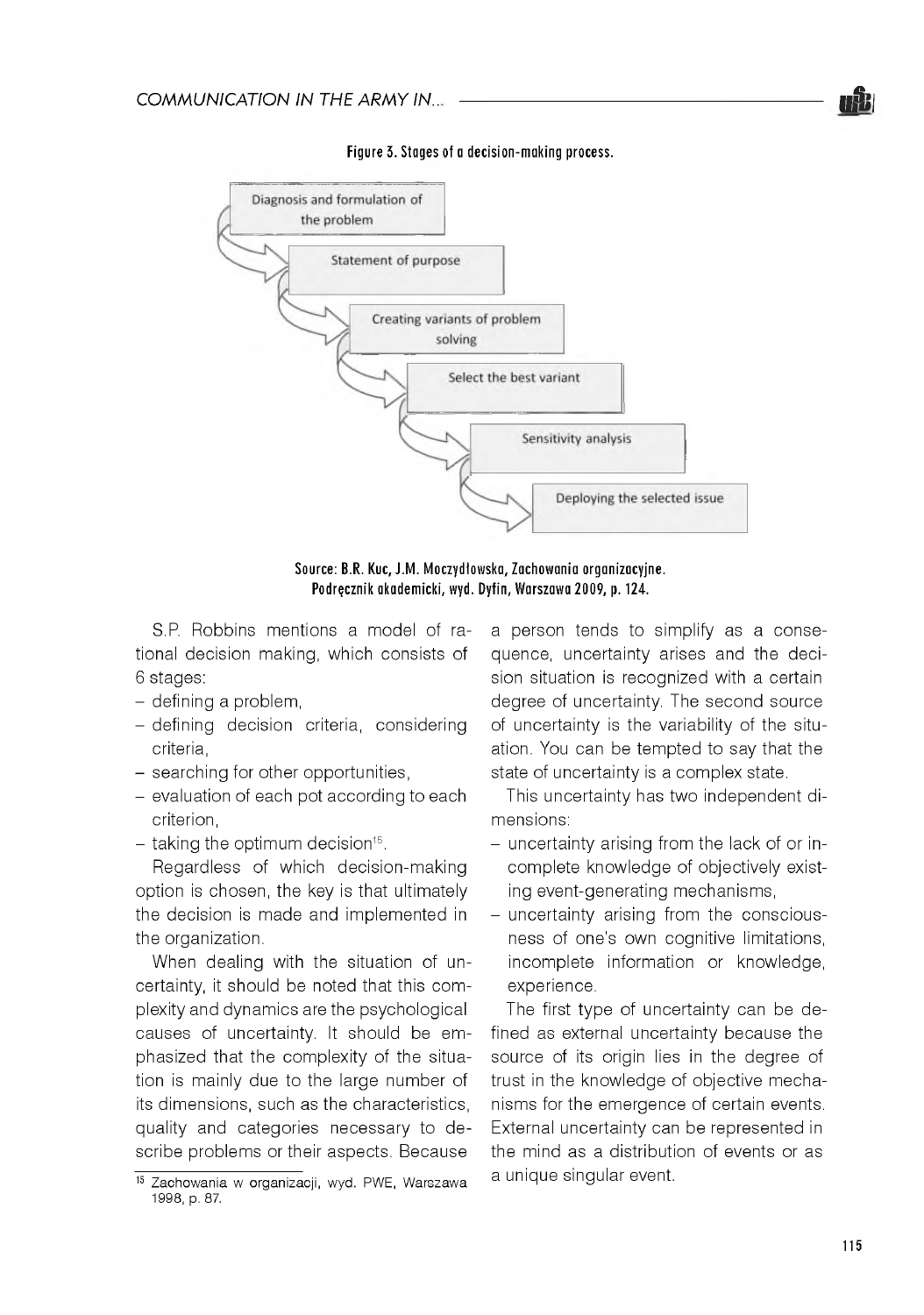

The second type of uncertainty has its basis in the lack of trust in your own conclusions, ideas, or assessments, resulting from personal experience or as a result of thinking. Internal uncertainty assumes the form of uncertainty requested or experienced<sup>16</sup>.

At this point, you should consider how to really make a decision in your organization. Is it true that when making decisions in uncertainty, we refer to the rational model cited above and, perhaps, when deciding on a dynamically changing situation, a decision is made that is acceptable but not optimal.

According to S.P. Robbins, decision m aking in an organization consists of the following:

- $-$  limited rationality  $-$  to facilitate the decision-making process, man creates simplified models that cover the essence of the problem but do not represent it in all its complexity,
- $-$  intuition  $-$  then intuitive decisions are made quickly based on information that seems very limited,
- $-$  problem identification  $-$  the most frequently encountered problems rather than important problems are faced
- $-$  searching for possible solutions  $-$  most often when deciding to look for a satisfactory than optimal solution,
- making choices where heuristics are used, i.e. simplified judgments,
- individual differences these are the style of decision-making and the level of moral development of the decisionmaker,
- organizational constraints performance evaluation, reward system, time constraints imposed by the system, historical procedures,
- cultural differences<sup>17</sup>.

For comparison, below are the factors that, according to B.R. Kuć and J.M. Moczydłowska, interfere with decisionmaking, and thus influence uncertainty:

- $-$  excess of information  $-$  too many numbers and additionally new, varied technical measures, have a negative impact on decision making,
- $-$  an information fatique syndrome  $-$  which manifests itself as follows:
- it is impossible to analyze growing information resources,
- increased self-confidence,
- responsibility for their own mistakes is transferred to others,
- the effect of authority.
- conformity.
- $-$  group membership  $-$  which reduces the individual sense of responsibility for a particular decision,
- rewards, punishment, stress and strong emotions - which reduce the flexibility of thinking and lead to irrational behavior<sup>18</sup>.

Some of these factors are presented by each of the authors, which may indicate a convergence of views on what elements of the decision-making process adversely affect the decision-making process, thereby disrupting decision making and at the same time introducing uncertainty.

In addition to the above factors that negatively affect the decision-making process, the barriers to effective decision-making should be presented for discussion purposes:

- relaxed avoidance when we are not afraid of the consequences of lack of decision,
- $-$  relaxed change  $-$  when we focus on risky decisions,
- $-$  defensive avoidance  $-$  when we postpone making decisions for the future,
- panic when a threat of criticism or sanctions builds up,

<sup>16</sup> B.R. Kuc, J.M. Moczydłowska, op. cit., pp. 127-128. 17 S.P. Robbins, op. cit., pp. 89-98.

<sup>18</sup> B.R. Kuc, J.M. Moczydłowska, op. cit., pp. 138-142.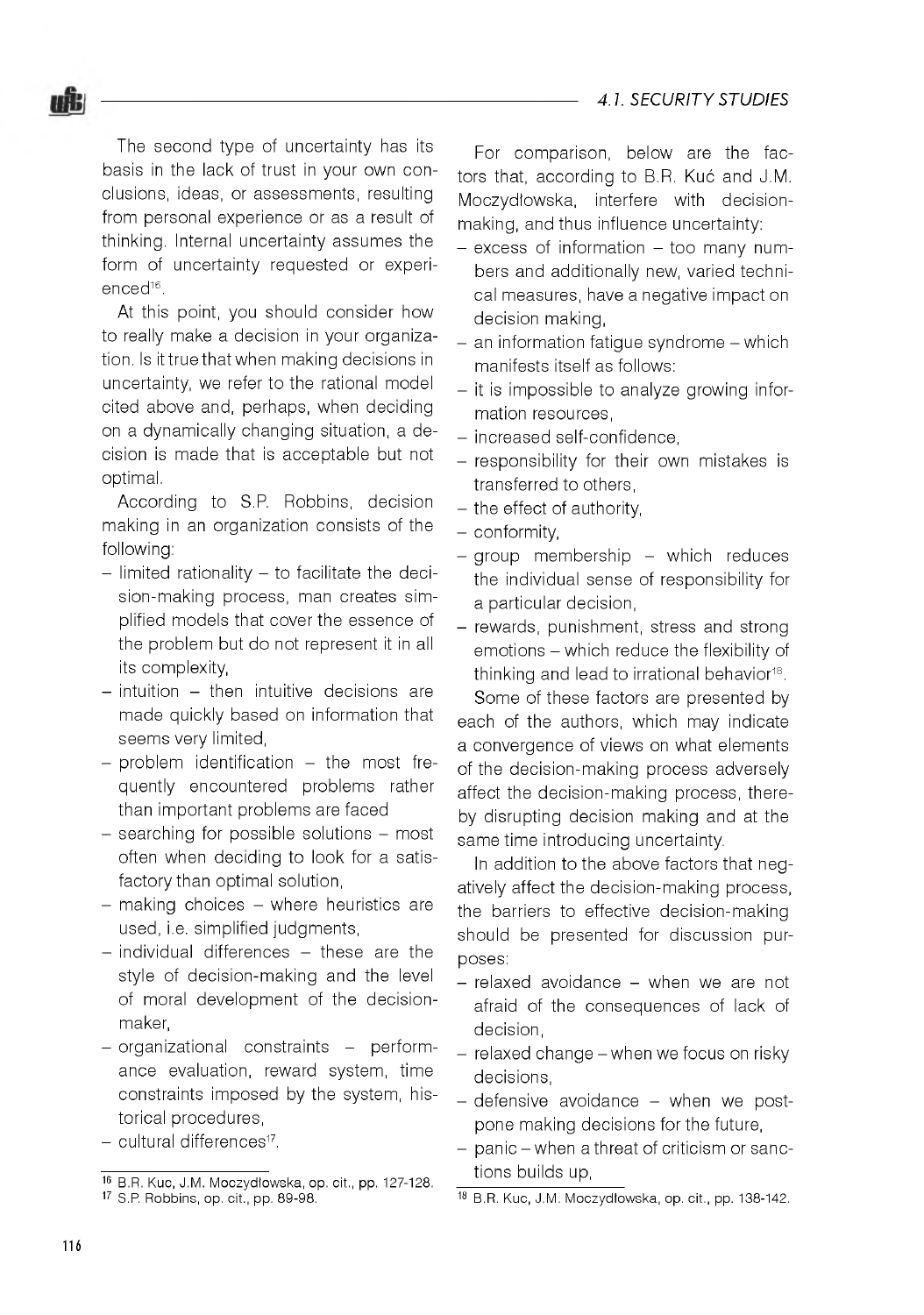

- $-$  application of the rule of domination - when one side emphasizes the positive aspects,
- $-$  limited rationality  $-$  when we stop at the sanctioning elections,
- positive picture of yourself
- excess of ambition when ambition exceeds opportunities,
- excess emotion and stress when distress produces many disorders,
- a low degree of uncertainty tolerance when there is a low willingness to risk.

The relevant literature shows that decision making is a response to the uncertainty inherent in the situation. Working under uncertainty requires continuous decisionmaking. Constant uncertainty compels us

to continually decide which option of action is more reliable and more profitable on the way to our goal. The decision fixes (should solve) a problem of uncertainty action. A man in a decision situation feels uncertain because he does not know which possible outcome will produce the desired outcome. Every decision is a solution to the problem of uncertainty. As a result of the decision - the uncertainty is abolished or significantly reduced  $-$  it becomes the controlled situation affected<sup>19</sup>.

Leadership is important in the ability to behave in difficult situations in this com munication. According to the WCEO study conducted in 2014, the following trends were noted.

#### Figure 4. Profile of the importance of competence in situations difficult to exercise command



THE ROLE OF COMPETENCE IN DEALING WITH SITUATIONS DIFFICULT TO EXERCISE COMMAND

Source: Predel G., Łatacz J., Kompetencje społeczne kadry dowódczej WP w kontekście realizacji zadań służbowych. Sprawozdanie z badań, WCEO, Warszawa, 2014, p. 16.

- 1 This is not necessary
- 2 This is sometimes necessary
- 3 This is very necessary

Analyzing the profiles of the powers of the firemen to perform commanding functions, it is more appropriate to possess the com petencies of appropriate behavior in the pursuit of intimidation rather than the communication commons.

<sup>&</sup>lt;sup>19</sup> B.R. Kuc, J. M. Moczydłowska, op. cit, s. 137 i 143.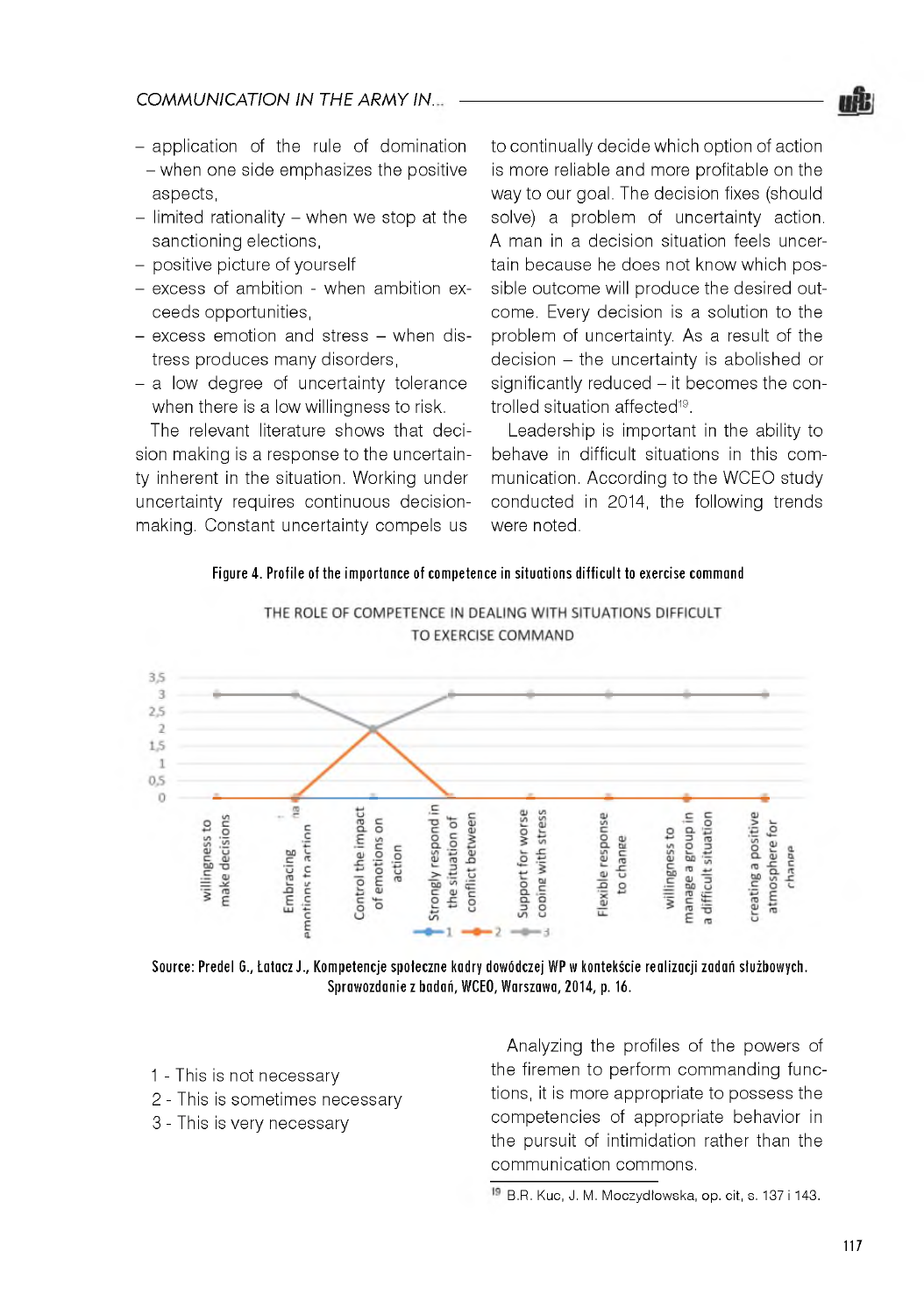Figure 5. Communication skills and competence in difficult situations

### COMMUNICATION SKILLS AND COMPETENCE IN **DIFFICULT SITUATIONS**



Source: Predel G., Łatacz J., Kompetencje społeczne kadry dowódczej WP w kontekście realizacji zadań służbowych. Sprawozdanie z badań, WCEO, Warszawa, 2014, p. 17

- 1 This is not necessary
- 2 This is sometimes necessary
- 3 This is very necessary

### Conclusion

By analyzing the above research and content, it can be seen that the commandos' communication and communication skills in difficult, uncertain situations are quite high. Soldiers are well versed in the fluency and orderliness of speech, the choice of words suitable for the interlocutor, the openness of the speaker's willingness to speak, react to the mimicry and gestures of the interlocutor. Nevertheless, they devote less attention to their own nonverbal behavior.

On the other hand, the behavior in uncertainty is characterized by willingness to make difficult decisions, controlling emotion for decision-m aking, self-control, and resolutely reacting to conflicts between people and supporting those who are less likely to cope with stress or managing a group.

Improvements, however, require com munication skills such as verifying that one was well understood in the area of coping with the difficult situation of creating a positive atmosphere for change.

The above skills should be improved during a number of courses and training covering the above issues<sup>20</sup>.

To sum up, the only way out of uncertainty in the decision-making process is to be able to speak properly and react to the needs of the environment. Of course, a decision maker, an employee, a supervisor, and in this case a soldier should remember that decision-making is a complex and very dynamic process. It is worth pointing out that there are a number of de-

<sup>&</sup>lt;sup>20</sup> Cf.: Predel G., Łatacz J., Kompetencje społeczne kadry dowódczej WP w kontekście realizacji zadań służbowych. Sprawozdanie z badań, WCEO, Warszawa, 2014, p. 7.